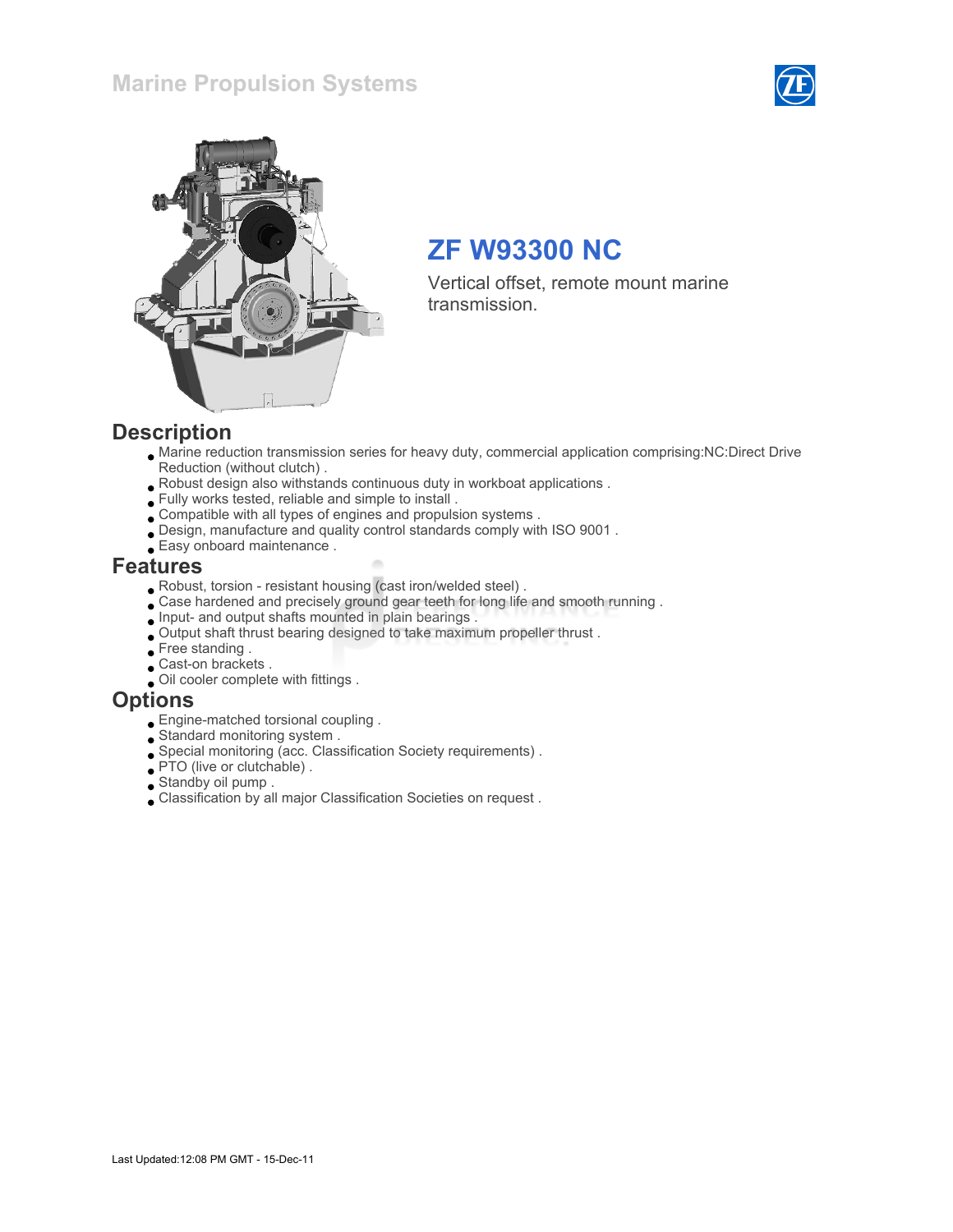## ZF W93300 NC Ratings

### Continuous Duty

|                      | <b>RATIOS</b> | <b>MAX. TORQUE</b> |       | POWER/RPM                                |                      | <b>INPUT POWER CAPACITY</b> |       |           |             |           | MAX.  |            |
|----------------------|---------------|--------------------|-------|------------------------------------------|----------------------|-----------------------------|-------|-----------|-------------|-----------|-------|------------|
|                      |               | <b>Nm</b>          | ftlb  | <b>kW</b>                                | hp                   | <b>kW</b>                   | hp    | <b>kW</b> | hp          | <b>kW</b> | hp    | <b>RPM</b> |
|                      |               |                    |       |                                          |                      | 500 rpm                     |       | 550 rpm   |             | 600 rpm   |       |            |
| 2.486                |               |                    |       | 165003 121700 17.2778 23.1699 8639 11585 |                      |                             |       |           | 9503  12743 | 10367     | 13902 | 600        |
| 3.161                |               |                    |       | 147070 108473 15.4000 20.6517 7700       |                      |                             | 10326 | 8470      | 11358       | 9240      | 12391 | 600        |
| $\blacksquare$ 3.519 |               |                    |       | 137711 101570 14.4200 19.3375 7210       |                      |                             | 9669  | 7931      | 10636       | 8652      | 11603 | 600        |
| 3.929                |               |                    |       | 126879 93581 13.2858 17.8165 6643        |                      |                             | 8908  | 7307      | 9799        | 7971      | 10690 | 600        |
| 4.545                |               | 110608             |       | 81580 11.5820 15.5317 5791               |                      |                             | 7766  | 6370      | 8542        | 6949      | 9319  | 600        |
| 5.000                |               | 98585              | 72713 |                                          | 10.3230 13.8434 5162 |                             | 6922  | 5678      | 7614        | 6194      | 8306  | 600        |
| 5.789                |               | 77388              | 57078 |                                          | 8.1035 10.8669 4052  |                             | 5433  | 4457      | 5977        | 4862      | 6520  | 600        |

\* Special Order Ratio.

Ratings shown for the ZF W17000, and larger gearboxes, are valid for applications without ice classification and comply with BV (Bureau Veritas) rules.

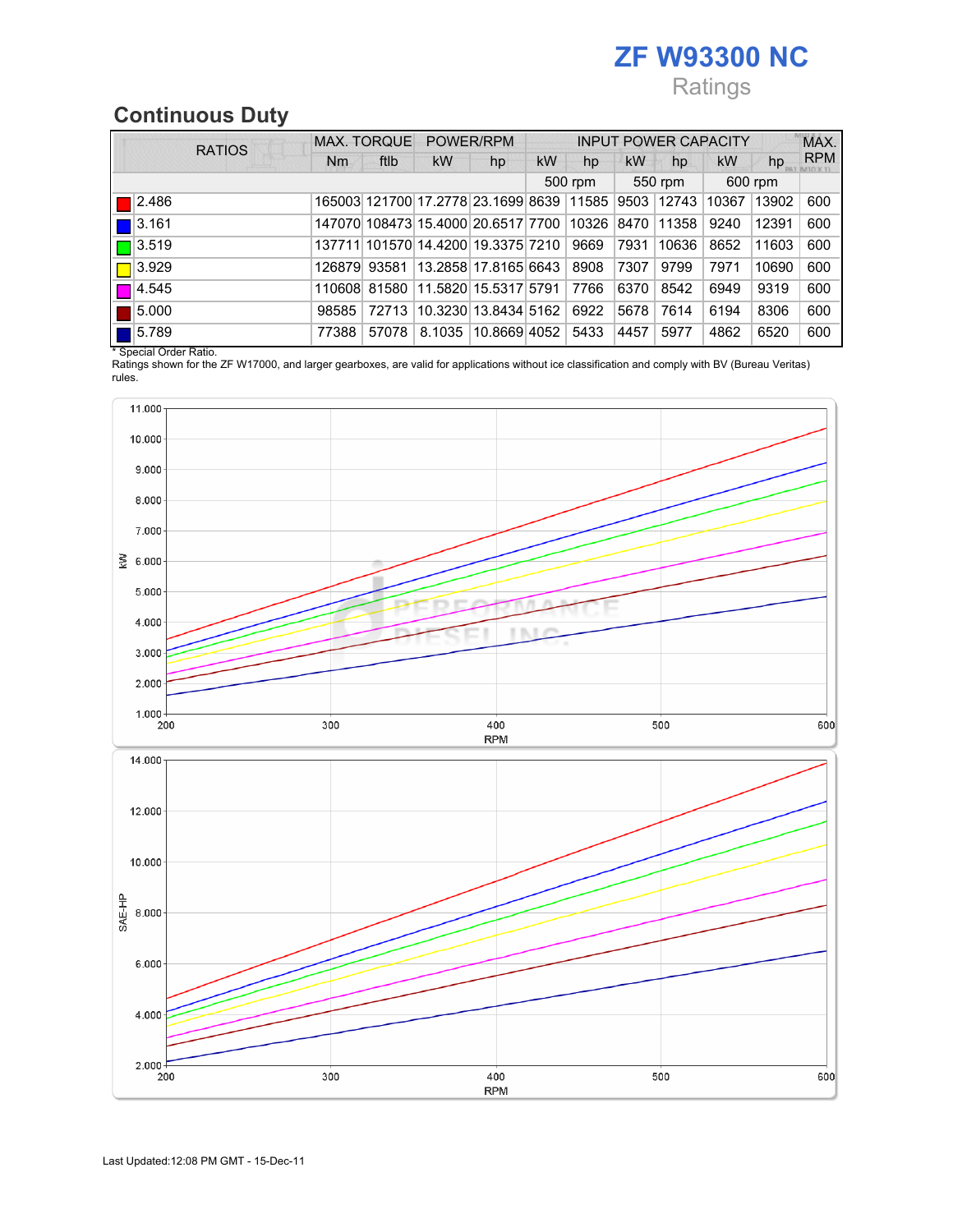



| MIU X 1<br>mm (inches) |                |                |                |                            |              |             |            |  |  |
|------------------------|----------------|----------------|----------------|----------------------------|--------------|-------------|------------|--|--|
| А                      | B <sub>1</sub> | B <sub>2</sub> | H <sub>1</sub> | H <sub>2</sub>             |              |             |            |  |  |
| 980 (38.6)             | 1,235(48.6)    | 1,235(48.6)    | 1,125 (44.3)   | 2,140 (84.2)               | 1,915 (75.4) | 2,490(98.0) | 425 (16.7) |  |  |
| Weight kg (lb)         |                |                |                | Oil Capacity Litre (US qt) |              |             |            |  |  |
| 21,000 (46,200)        |                |                |                | 800 (848)                  |              |             |            |  |  |



 $\alpha$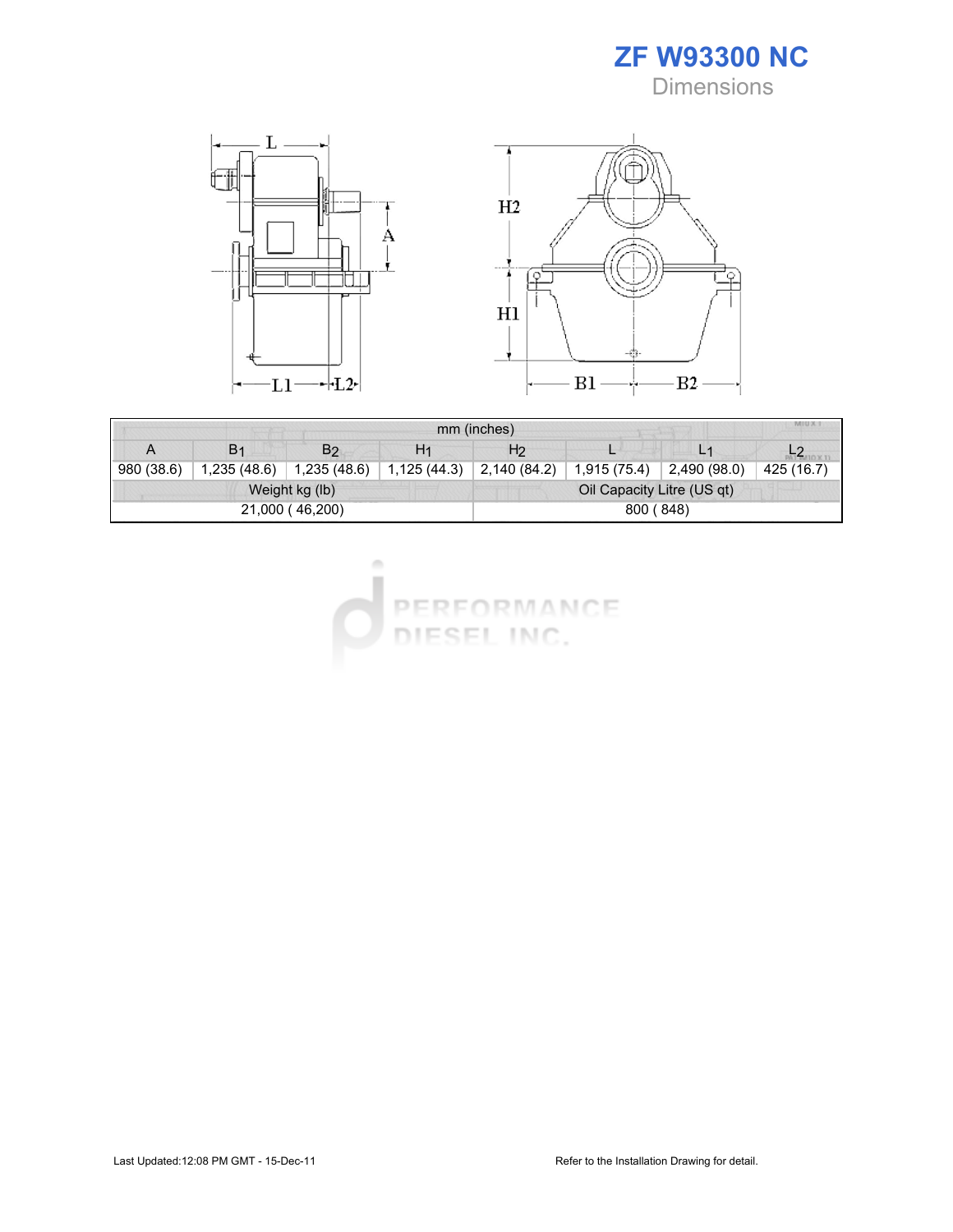

#### PTO Configurations



PTO4 (Clutchable)

PTO5 (Live)